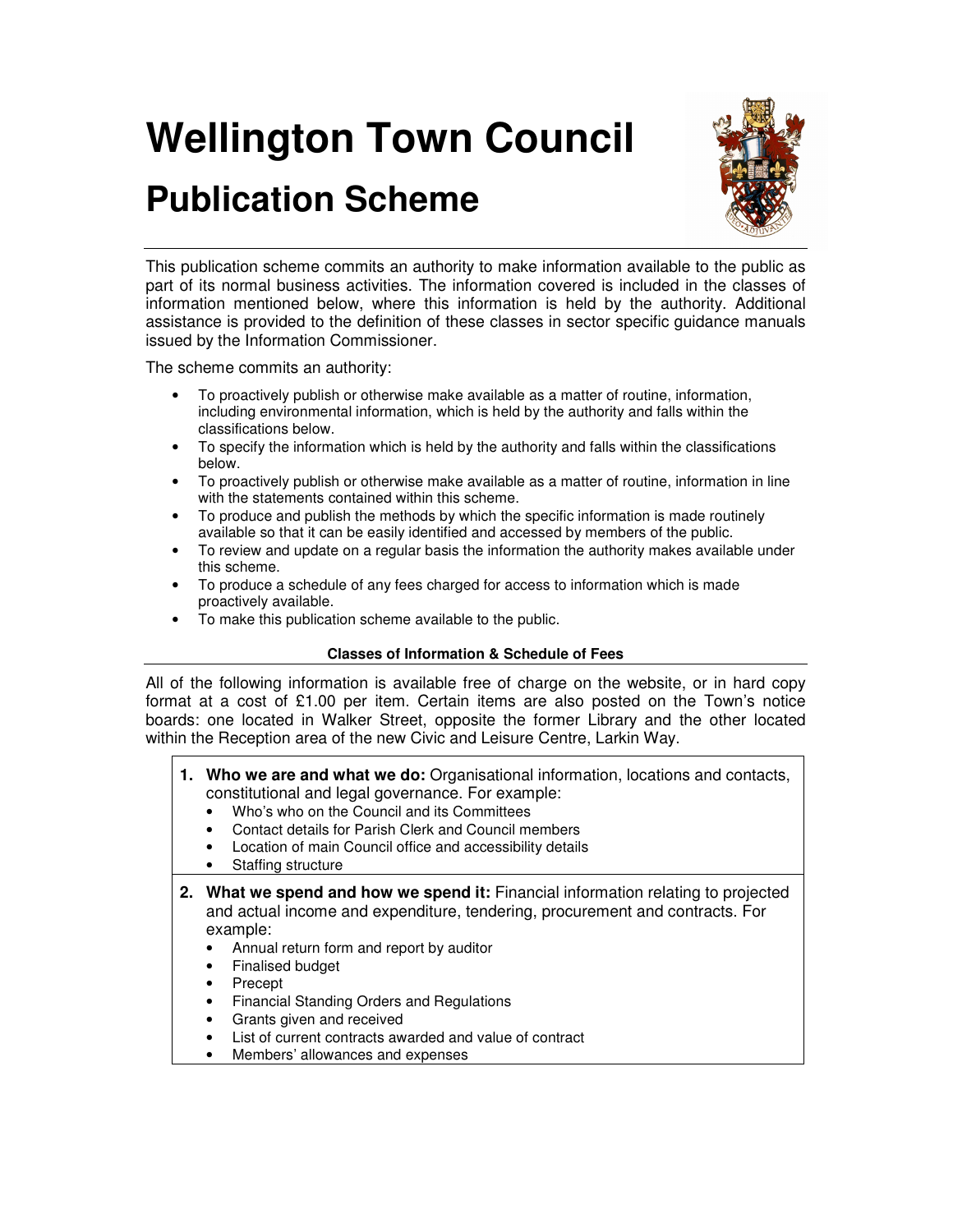- Information the disclosure of which is prevented by law, or exempt under the Freedom of Information Act, or is otherwise properly considered to be protected from disclosure.
- Information in draft form.
- Information that is no longer readily available as it is contained in files that have been placed in archive storage, or is difficult to access for similar reasons.

## **The method by which information published under this scheme will be made available**

The authority will indicate clearly to the public what information is covered by this scheme and how it can be obtained.

Where it is within the capability of a public authority, information will be provided on a website. Where it is impracticable to make information available on a website or when an